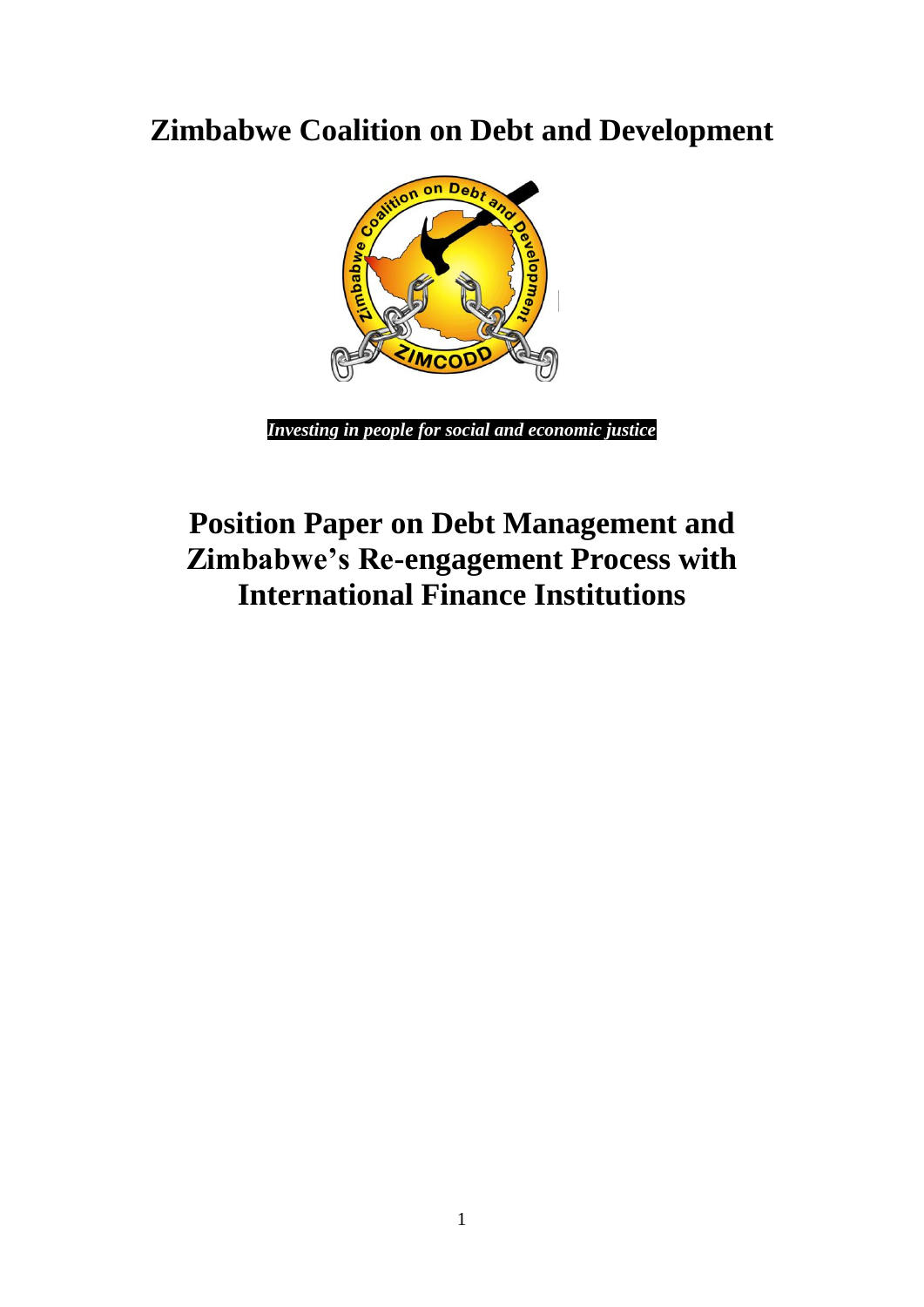#### **1. Introduction**

As stakeholders gather in London on 05 July for the Africa Confidential hosted **Z***imbabwe 2016 conference: Rebooting and Rebuilding,* Zimbabwe's public debt question has remained unresolved despite the government engaging with International Financial Institutions (IFIs) and presenting a debt strategy in Lima in 2015. The country has continued to default in paying its debts for the past decade and a half and the lending financial institutions had not been able to avail more loans to the country before settlement of arrears. The reengagement process that is currently going on between Zimbabwe and its creditors has received mixed feelings amongst various stakeholders. Others view it as a welcome development without reservations and as the only way to kick start the economy whilst for the Zimbabwe Coalition on Debt and Development (ZIMCODD), the call has been on the role of government to ensure the country does not plunge into further and irresponsible borrowing that will continue to be a burden to the ordinary citizens.

Rather, the reengagement process should be focused on assisting the country to improve its public resources management systems that will allow for full and beneficial utilisation of domestic resources for the social and economic benefits of the local people. As a social and economic justice coalition, the Zimbabwe Coalition on Debt and Development (ZIMCODD) remains skeptical of the strategy being tabled in the reengagement process which speaks to arrears clearance through the use of borrowed loans, mortgaging of natural resources and the conditions that come with the debts.

ZIMCODD is also concerned about some processes like the International Monetary Fund's (IMF) Staff Monitored Programmes (SMP) whose outcomes are already manifesting negative social and economic impacts on the ordinary Zimbabweans. ZIMCODD continues to call for a public debt audit to ascertain how a debt of US\$ 8.368 billion  $<sup>1</sup>$  was accrued and also to</sup> determine the social and economic impacts of the loans on the ordinary citizen. ZIMCODD's message is that any reengagement mechanism with the IFFs should not lead the violation of the citizens' social and economic rights as enshrined in the country's Constitution.

The country's public resources management systems needs improvements in order to plug off illicit financial flows that have led to the loss of over US\$15 billion diamond money according to President Robert Mugabe<sup>2</sup>.A Reserve Bank of Zimbabwe (RBZ) report also claims that Zimbabwe lost \$3 billion through IFFs between 2009 and  $2012<sup>3</sup>$ . Transparency and accountability in the management of the country's resources continues to be a major area of concern. These resources could have been used for social and economic development as well as paying off Zimbabwe's legitimate debts.

# **2. ZIMCODD's Position Regarding Debt Management**

As the stakeholders are meeting in London, ZIMCODD would like to reiterate its position regarding the debt question in Zimbabwe as follows:

1

 $1$  This is an official figure from the Zimbabwean Authorities but different stakeholders continue to give varying statistics which are even higher than this official figure. This confirms ZIMCODD's call for a public debt audit to establish a true figure that will inform appropriate debt management strategies.

 $2$ ZBC, 28 February 2016

 $3$ Choto. R., (2016), Zimplats denies knowledge of offshore accountshttps://panamapapers.investigativecenters.org/zimbabwe/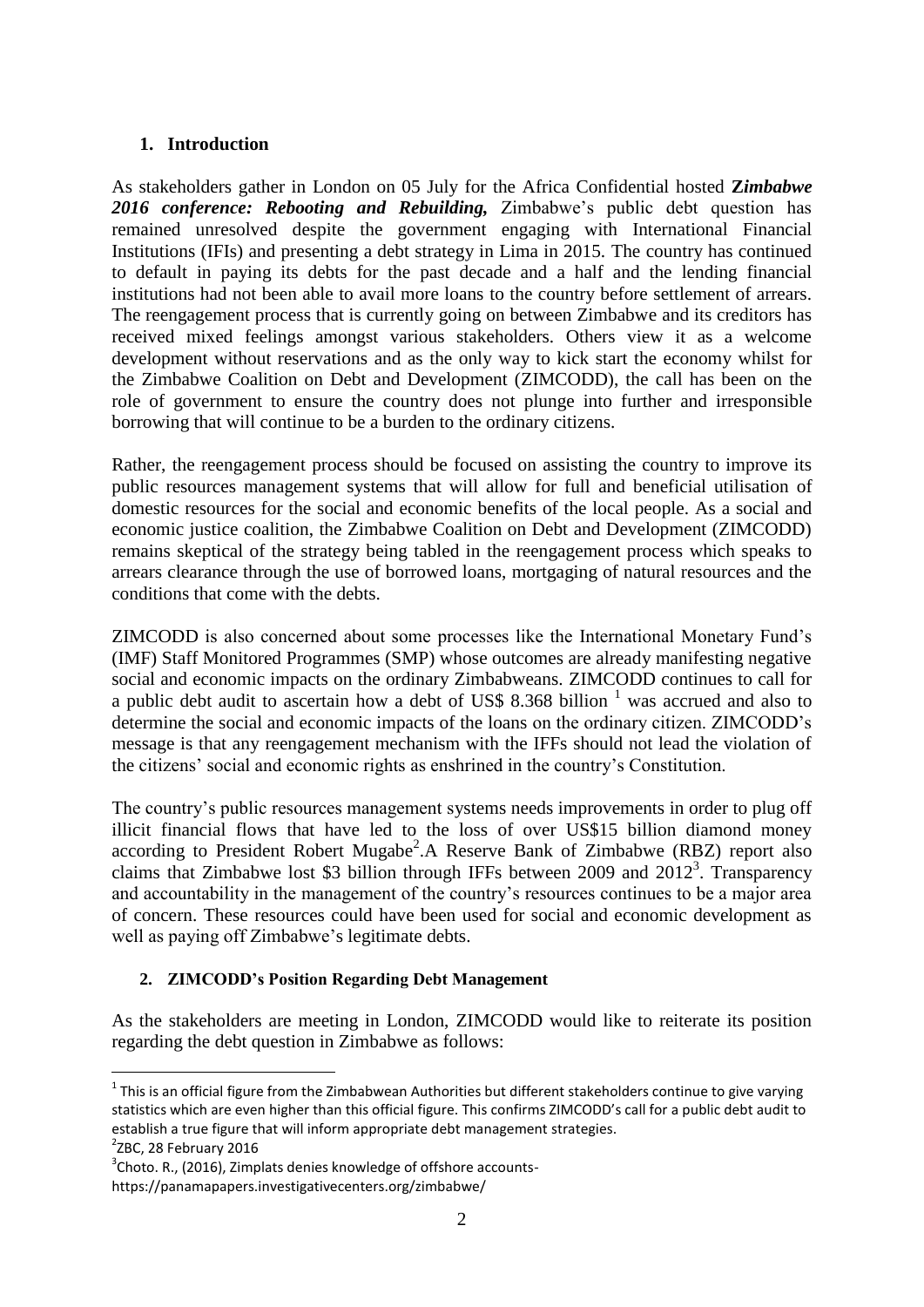# **Call for an Official Public Debt Audit**

Over the years, ZIMCODD has been calling for an official debt audit so as to come up with a true picture of the debt stock and to know who is owed and how much is owed. The process has to be public, transparent, all-inclusive and participatory. It will further determine the social and economic impact of the loans on the ordinary citizen and will inform any future loan contraction process. The legitimacy of the debts will also be determined by an audit.To pave way for the audit and in the interest of social and economic justice, it is recommended for creditors to institute a moratorium on principal and interest payments.

#### **Public Resources Management**

While ZIMCODD welcomes the enactment of the Public Debt Management Act, more still needs to be done to limit the Minister of Finance's borrowing powers by strengthening the oversight role of the Parliament in the loan contraction processes. Zimbabwe needs transparent and accountable institutions and transparent investment agreements which can guarantee efficient utilization of resources and revenue. This will reduce both illicit and licit financial flows in Zimbabwe thereby allowing the country to deal with its debt question effectively. Furthermore, the establishment of the Zimbabwe Debt Management Office (ZADMO) is a welcome development. However, it should be an autonomous institution for effectiveness.

#### **Unconditional cancellation of the debts**

Zimbabwe has taken a 'serious' step in addressing the debt issue by accepting some reengagement arrangements with creditors. For instance, in 2013 the IMF approved Zimbabwe's Staff Monitored Programme (SMP). Over the years, there have been discussions and debates around the options available for resolving the country's debt. These include the Heavily Indebted Poor Countries (HIPC) Initiative which entails a country being rated poor according to World Bank standards before qualifying. Moreover, the Multilateral Debt Relief Initiative (MDRI) which complements the HIPC entails cancellation of 100% debt owed to Western governments prior to 2003/2004. Zimbabwe does not officially qualify for this initiative as it not rated as a poor country and has been defaulting on most of its debts. Another option included traditional debt relief through the Paris Club.

ZIMCODD recommends that if there are any conditions on the cancellation of the debts, these should not infringe on social and economic development. In most cases conditions imposed in debt cancellation processes are market-based and they entail cutting on government expenditures on social services which result in increased poverty for the already poorly paid civil servants, increased unemployment, damage to provision of health and education, reduced quality of public services and social and civil unrests. ZIMCODD calls for people-centred policies in addressing the debt overhang.

# **Transformation of Lending Policies for Responsible and Legitimate Lending and Borrowing**

On the part of lenders, ZIMCODD calls for responsible and legitimate lending by recommending the following principles: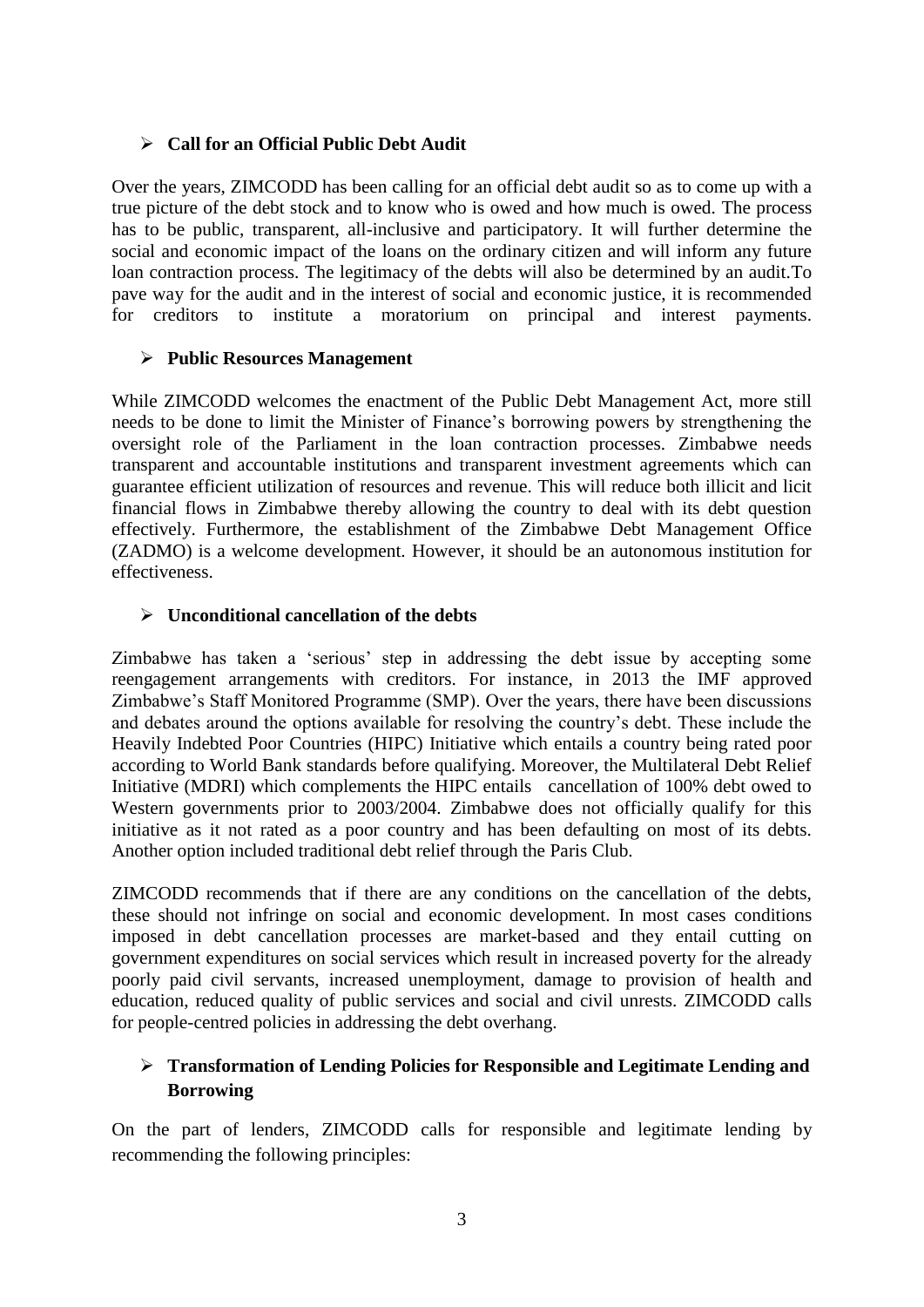- i) Fair negotiations between creditor and debtor and an end to unfair interest and penalty clauses.
- ii) The cessation of economic policy conditions on loans which insist on unpopular reforms that are market-based such as wholesale privatization which are harmful to people's livelihoods.
- iii) Risk sharing between both creditor and sovereign debtor, i.e. if a project funded by a loan fails, both creditor and debtor should bear losses. This is consistent with the principle of creditor coresponsibility for unsustainable debt.
- iv) Release funding for supporting people centred development programs that lead to value addition of e.g. cotton and other related products.

In addition, there is need for the creditors to give grants and concessional loans as primary financial assistance to Zimbabwe at the moment instead of loans tied with stringent conditions. Lenders should first determine whether the country has the absorptive capacity, the ability to pay and the social and economic impact of the loans before they give the money. There is also need to assist the country to utilise its domestic resources by supporting measures that plug illicit financial outflows through tax avoidance and evasion among other loopholes. There have to be social, environmental, and poverty reduction analysis before any loan is taken or given.

# **Focus on Domestic Resources Mobilisation**

Instead of relying on external funding which comes with conditions that violate people's social and economic rights and people centred development, ZIMCODD calls for the country to focus on domestic resources mobilisation. The conditionalities of foreign aid are detrimental to the development of Zimbabwe as they impose a heavy burden on the poor citizens. Zimbabwe is endowed with vast natural resources hence the need for the country to tap these resources for development to pay off its legitimate debts. Domestic resources mobilisation is predictable and is the most sustainable way of raising resources for development. There is also an urgent need to plug illicit out flows so that more revenue for development can be tapped. There is need to ensure transparency and accountability in the governance of the country's natural resources

# **3. Conclusion**

ZIMCODD therefore calls for the Parliament of Zimbabwe to establish a Public Debt Commission to conduct an official debt audit before any debt relief mechanism can be considered. The commission should utilise the doctrine of odious debt, and recommend the repudiation of any previous loans which fall in this category. Any contracts and agreements that involve such debts and liabilities should therefore be paid by those who benefitted, amended or cancelled. This process will inform the country's future debt management programs. On their part the lenders should also be responsible in their lending for sustainable development.

# **About ZIMCODD**